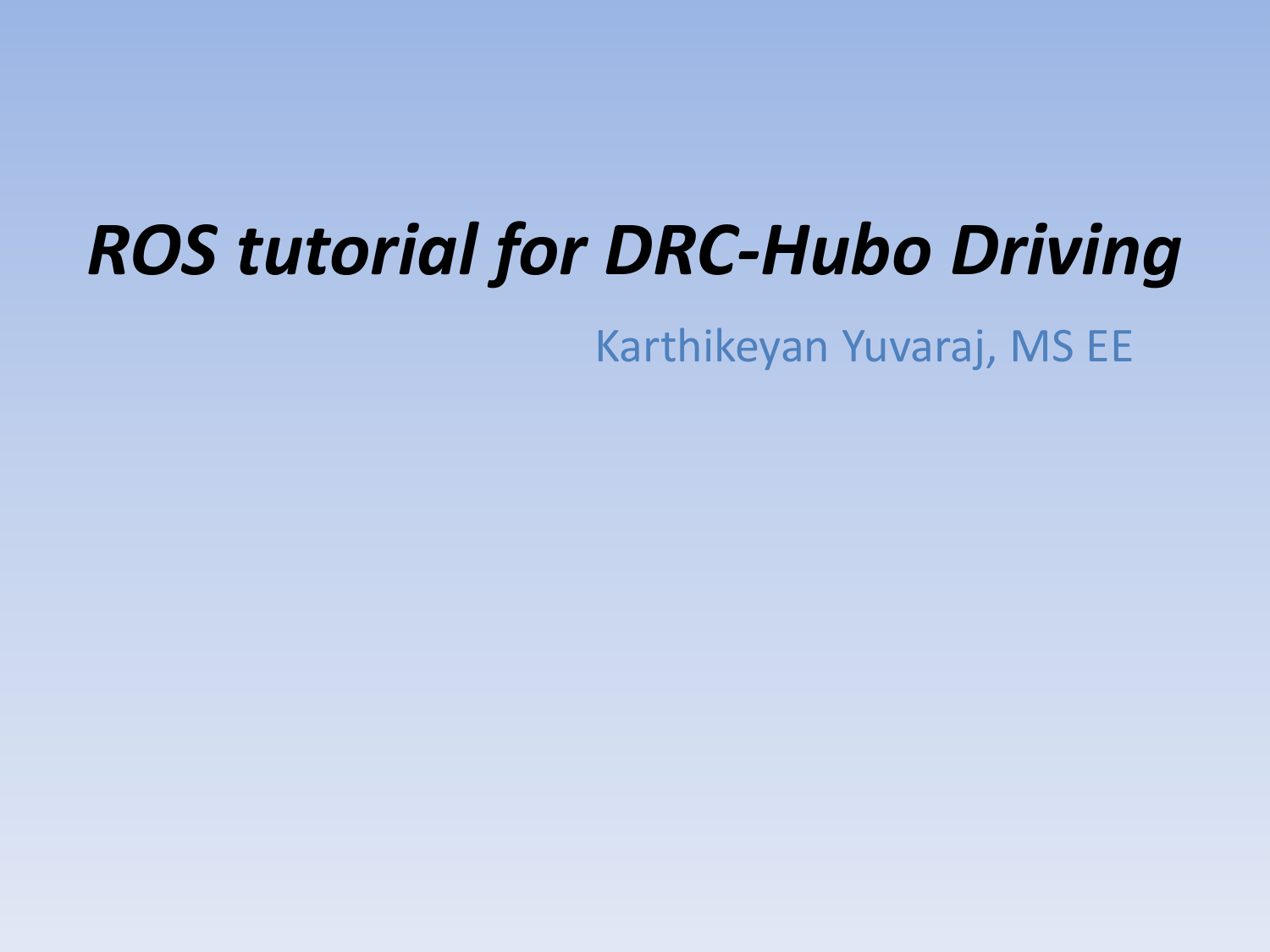### **Note**

- The ROS code developed for the driving purpose of DRC are c++ based and supported by ROS-Groovy.
- The slides general overview of what ROS is and gets into details relevant to ROS nodes involved in Driving task of DRC-Hubo team.
- The purpose of the nodes are to receive the encoder value(from the drc-hubo) and play it on a virtual model. Hence providing a means to monitor the robot.
- Here is the [link](https://github.com/metallo25/ros_rainbow_new_bridge/blob/master/hubo_state_publisher/src/hubo_state_publisher.cpp) to access those nodes.
- For more detailed tutorials and other materials on ROS, please click [here.](http://www.ros.org/)
- Also I would suggest you to read this [paper](http://pub1.willowgarage.com/~konolige/cs225B/docs/quigley-icra2009-ros.pdf) to gain strong basic knowledge in ROS.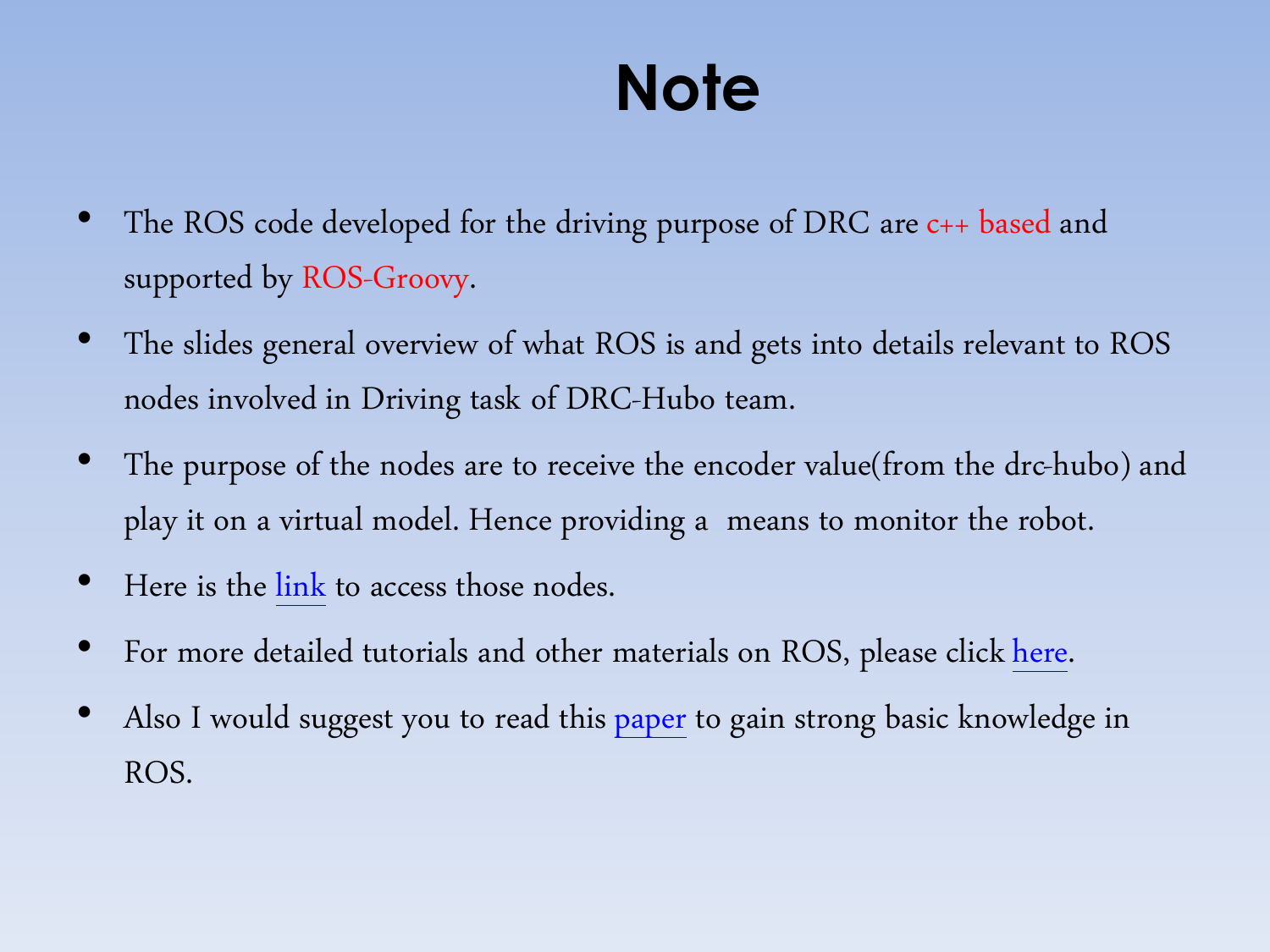## **ROS**

Formal definition:

"*ROS (Robot Operating System) provides libraries and tools to help software developers create robot applications. It provides hardware abstraction, device drivers, libraries, visualizers, message-passing, package management, and more. ROS is licensed under an open source, BSD license".*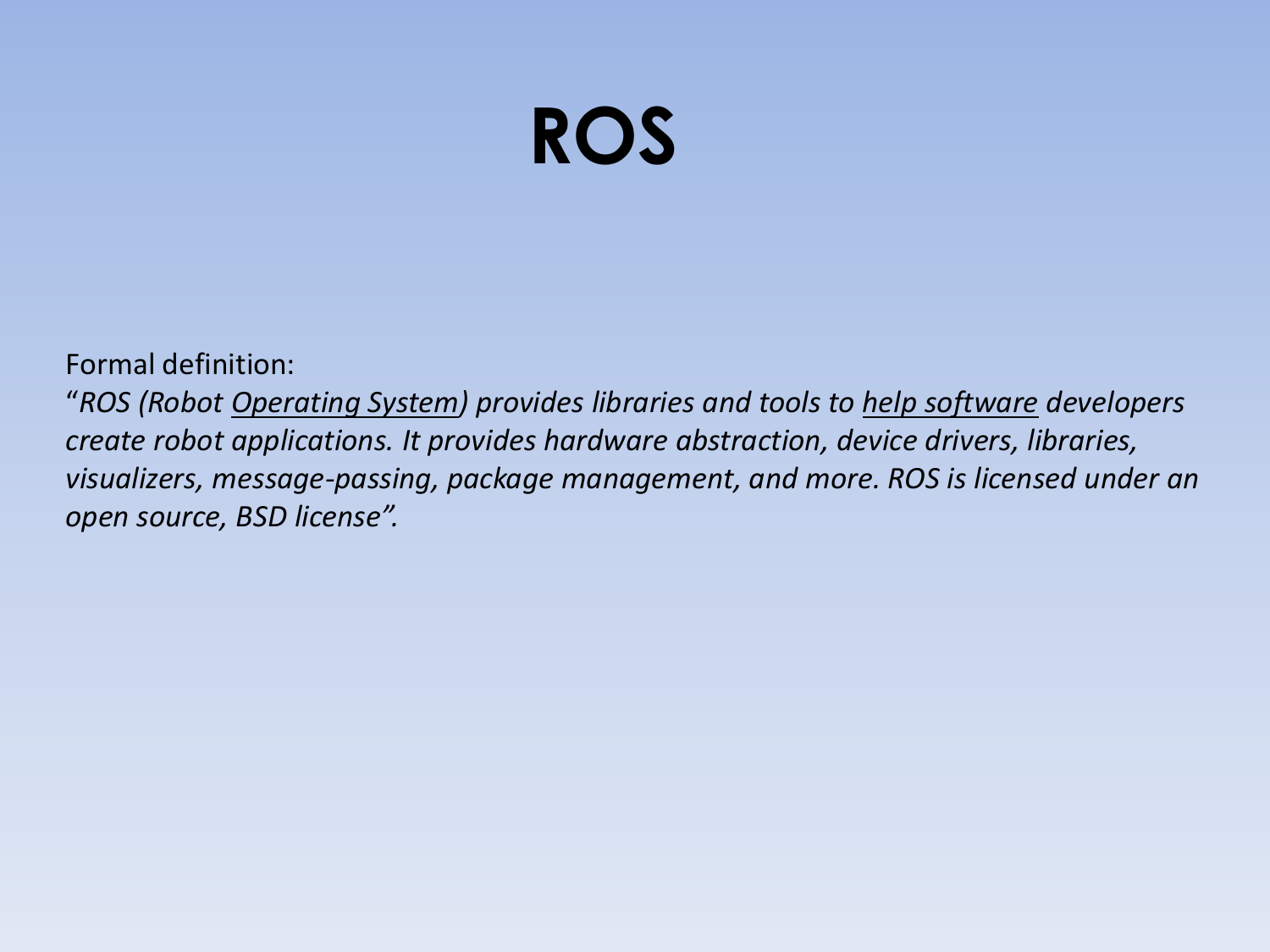### REPOSITORY

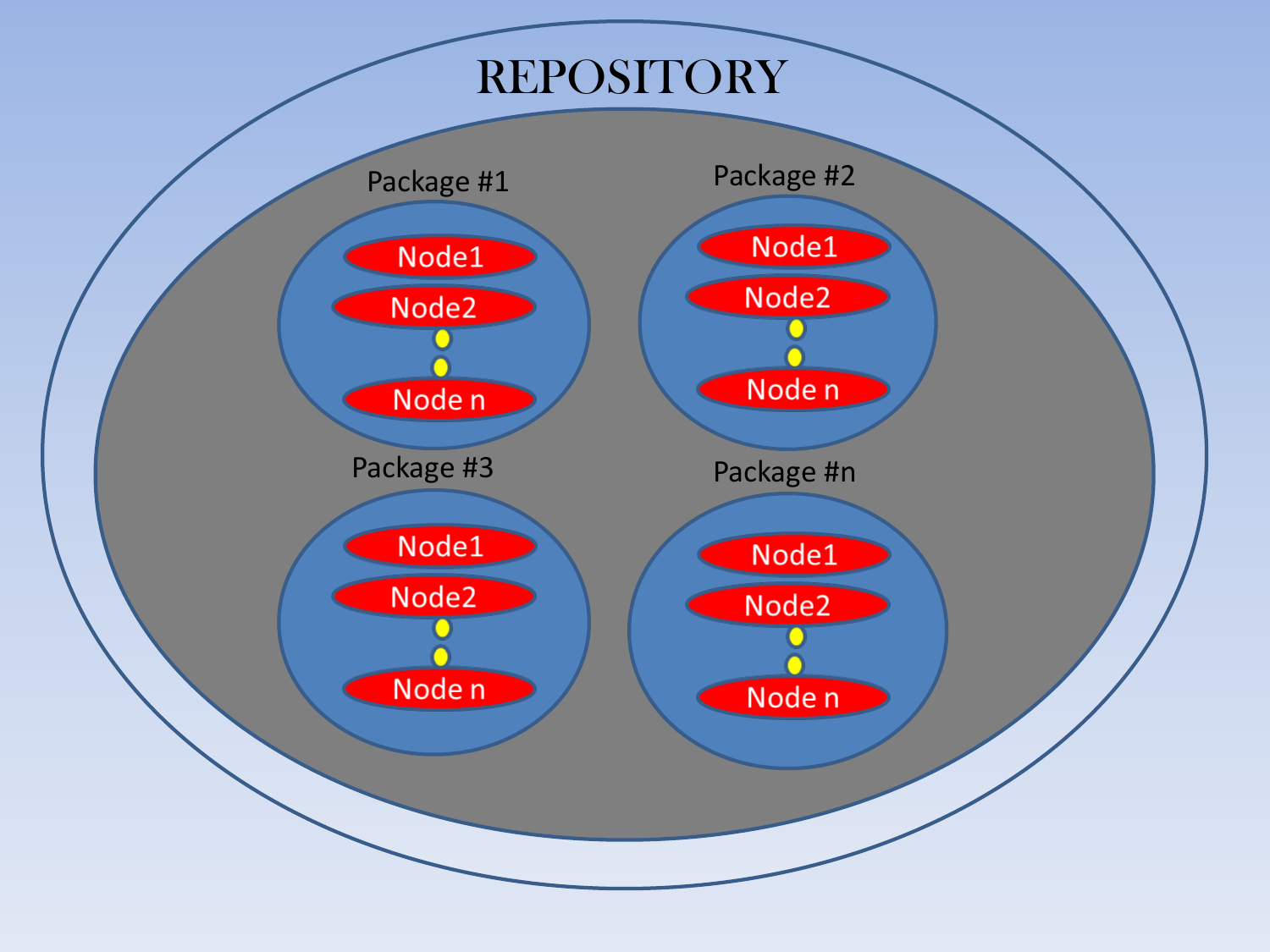## **Nodes**

- Executable which performs actual computation.
- Smallest possible elements of a ROS program.
- In DRC,
- Node 1 was tilting the Hokuyo LIDAR
- Node 2 was acquiring data from the Hokuyo LIDAR and plotting it in RVIZ
- Node 3 was sending UDP packets to hubo
- $\triangleright$  Node 4 was listening for UDP packets from hubo
- A node can be written in Python or C++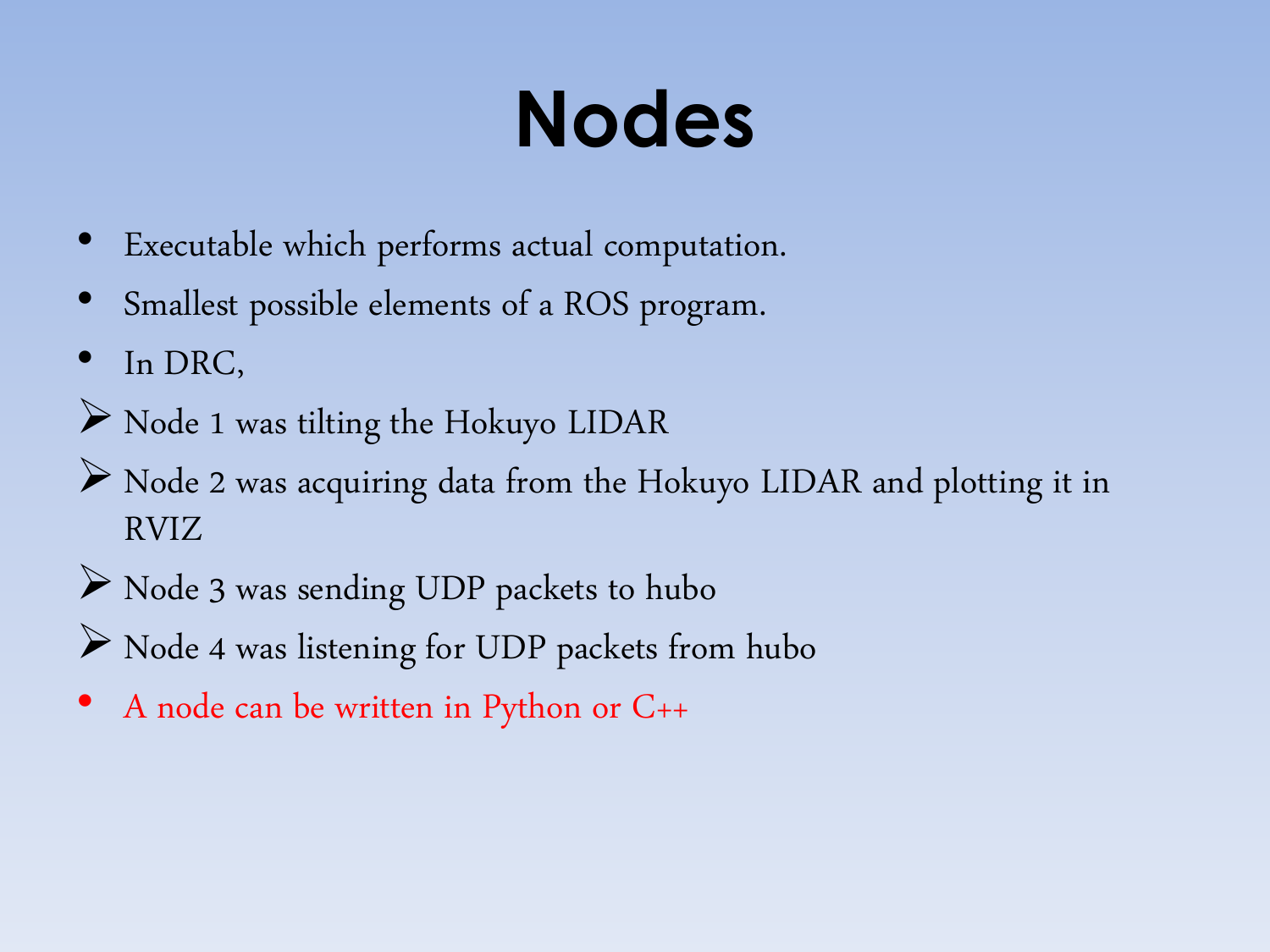### **Node to node communication**

- Nodes communicate by passing messages between them
- A message could be an integer, array of integers, float/array of float values or a combination of them(like string, float, double, timestamps).
- There are prebuilt messages like Standard messages(floats, string, integers, the basic ones), Sensor messages(Point cloud, range, IMU, laser scan, image. Etc), Geometry messages(quaternion, Odometry, velocity. Etc).
- Node communication happens on TCP/IP protocol by default.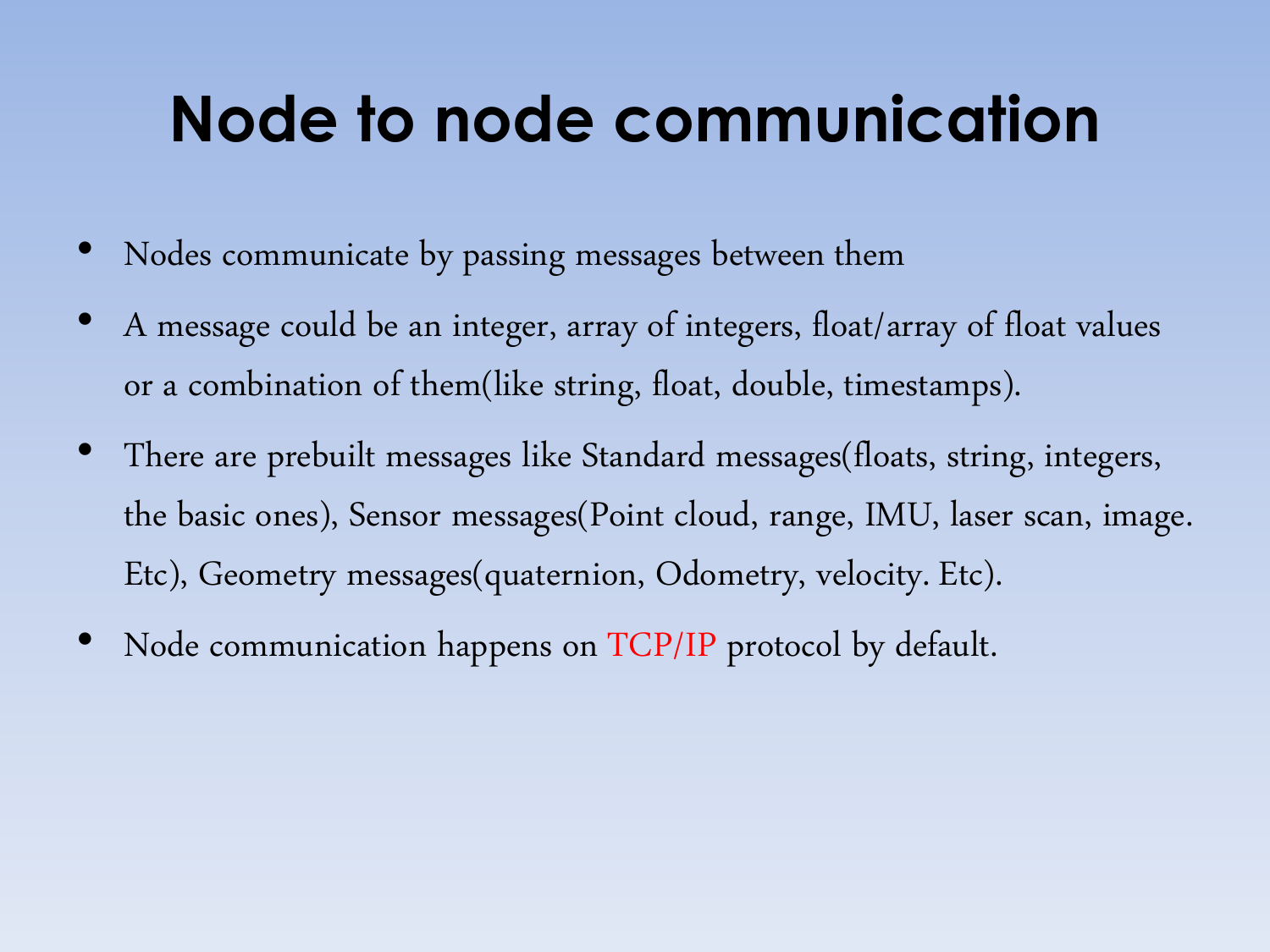### **Skeleton of a ROS Program**

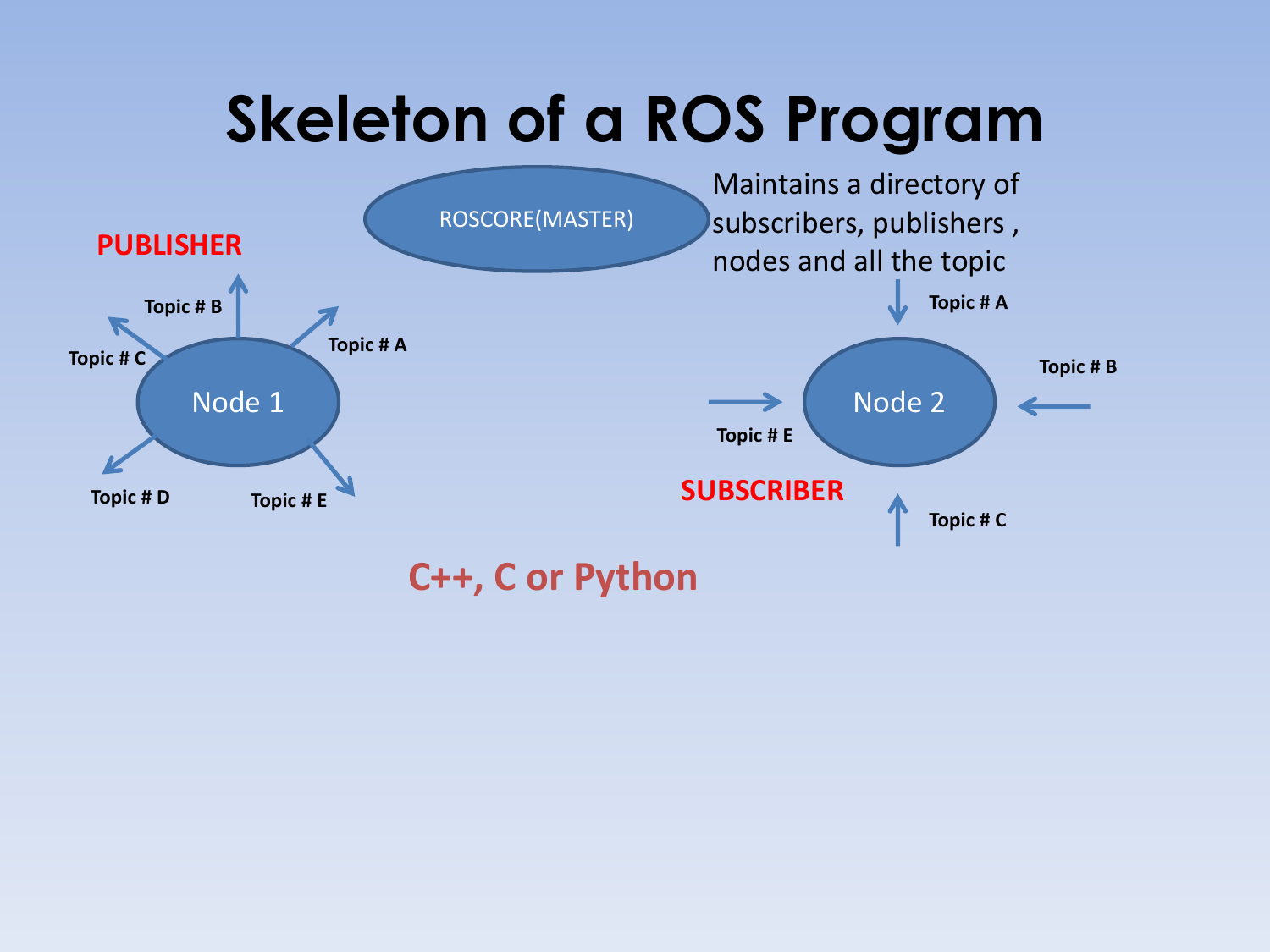### **An example**

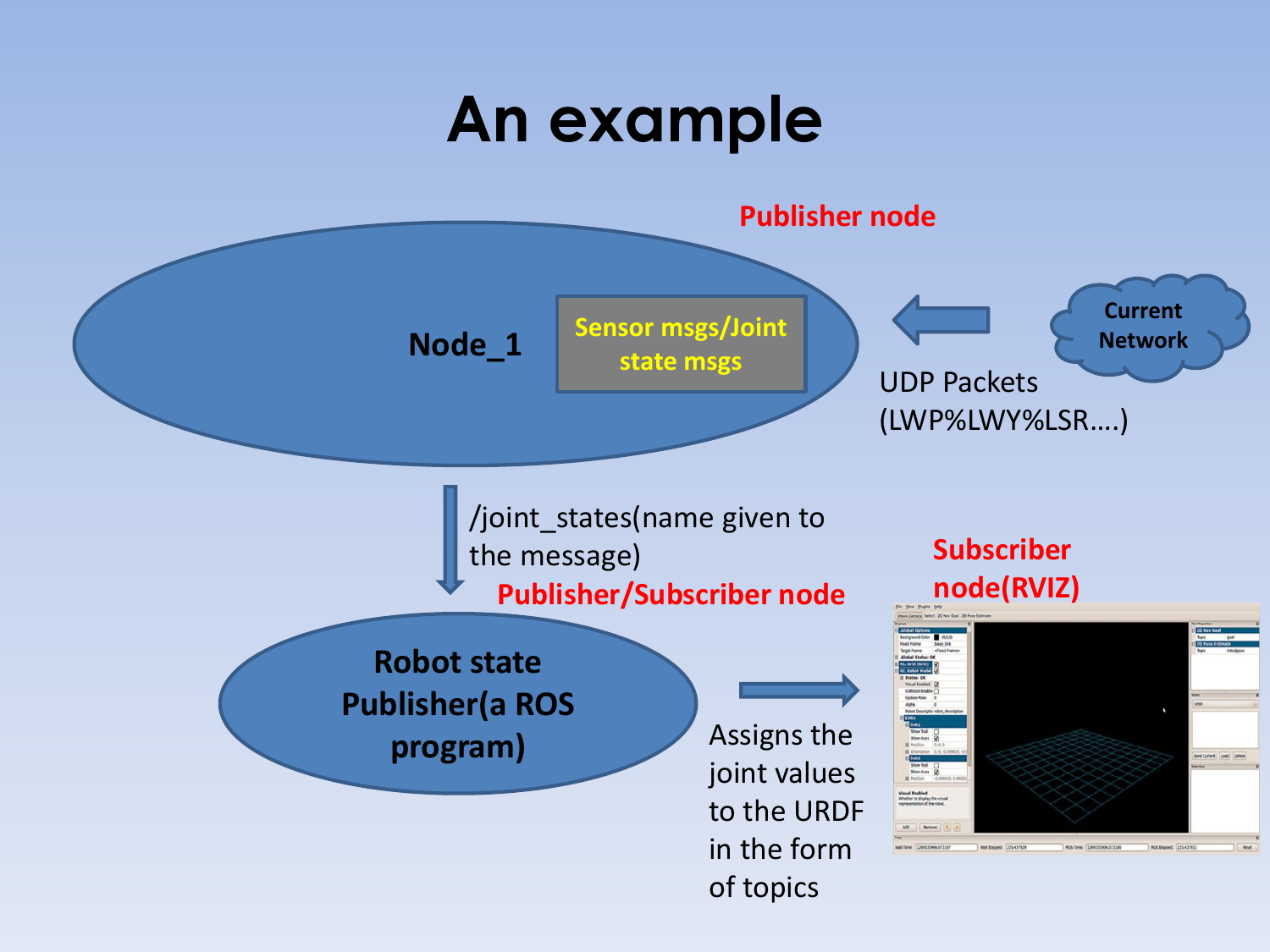- Syntax for subscribing to a topic  $(c++$  based):
- ros::NodeHandle <name\_node>;

ros::Subcriber <subscriber\_name> = <name\_node>.subscriber("<topic\_name>", <rate\_name>, <callback\_function\_name>);

#### Example:

ros::NodeHandle n;

ros::Subscriber sub=n.subscribe("hubo\_encoder",100,hubo\_callback);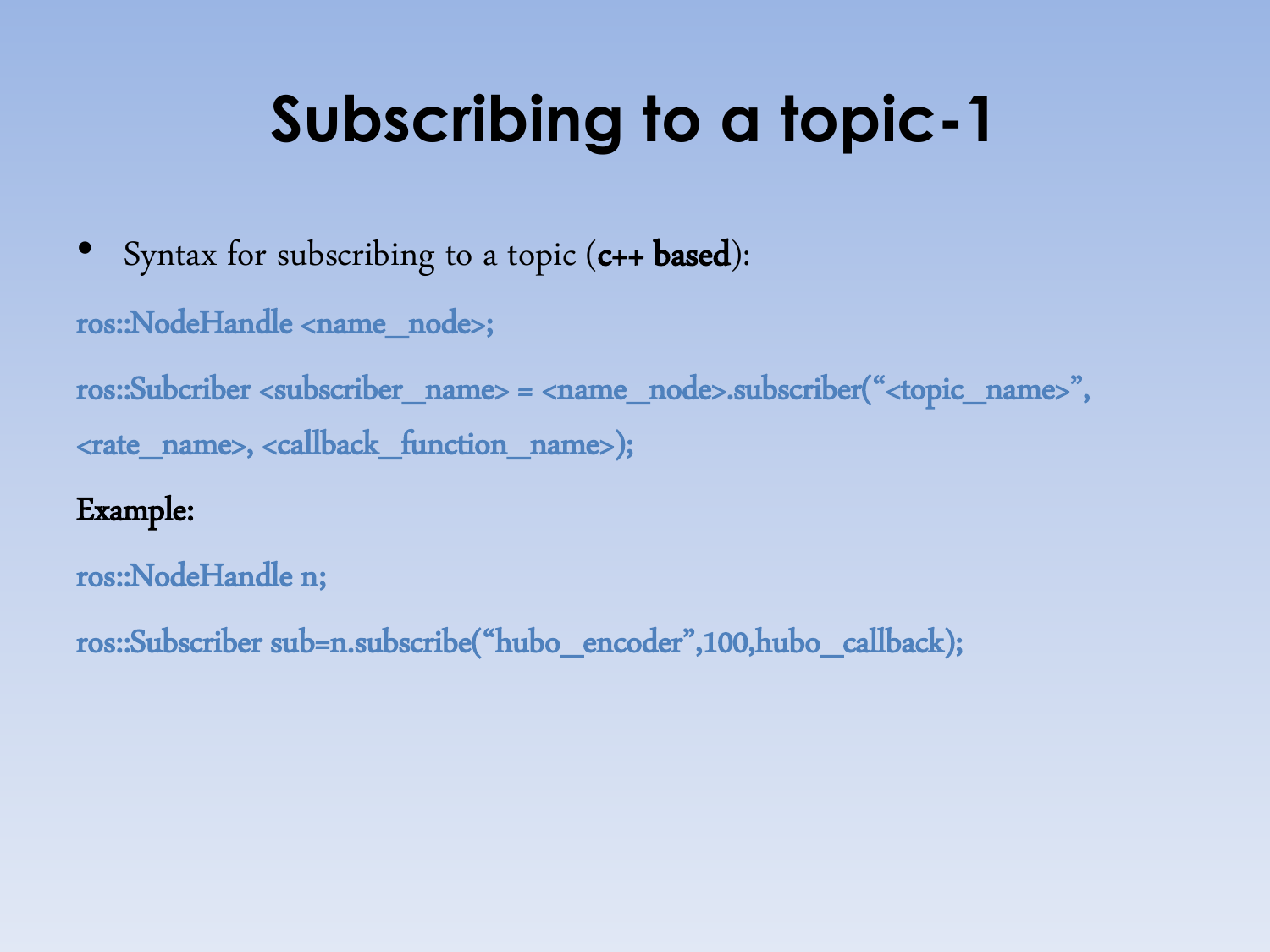• Callback functions:

1) The callback functions receives the information of the corresponding topic subscribed.(It is a like an interrupt call to a function, when a topic is being published)

> 2) Each topic requires a separate callback function. 3)The syntax of a callback function changes according to type of topic subscribed.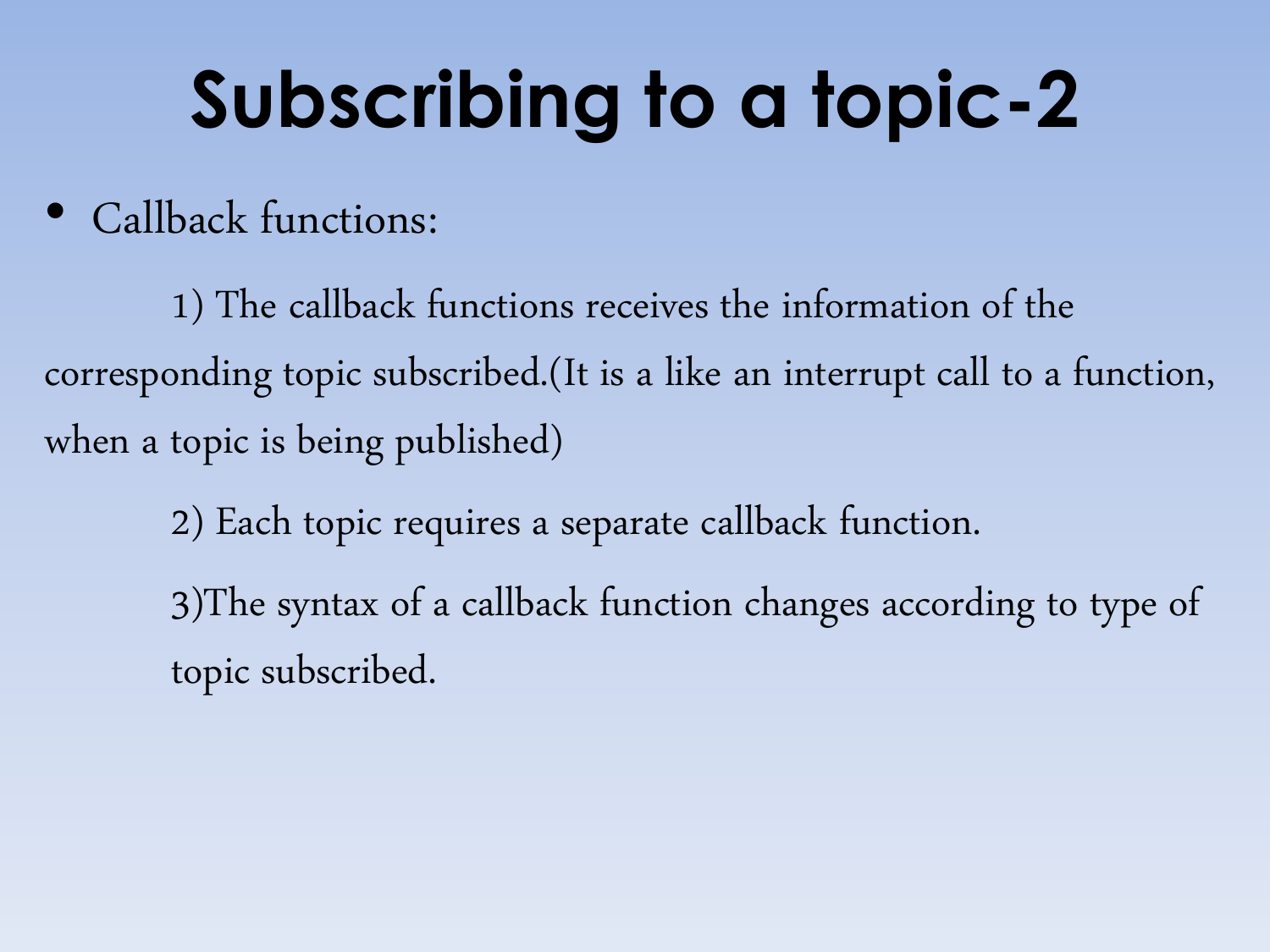### • Syntax for a callback function:

void function\_name(const <message\_type\_class\_name>::sub\_class\_name::ConstPtr& <pointer\_name>) {

//accessing the data structure name <pointer\_name>-><datastructure\_name\_1>; <pointer\_name>-><datastructure\_name\_2>;

.

.

.

}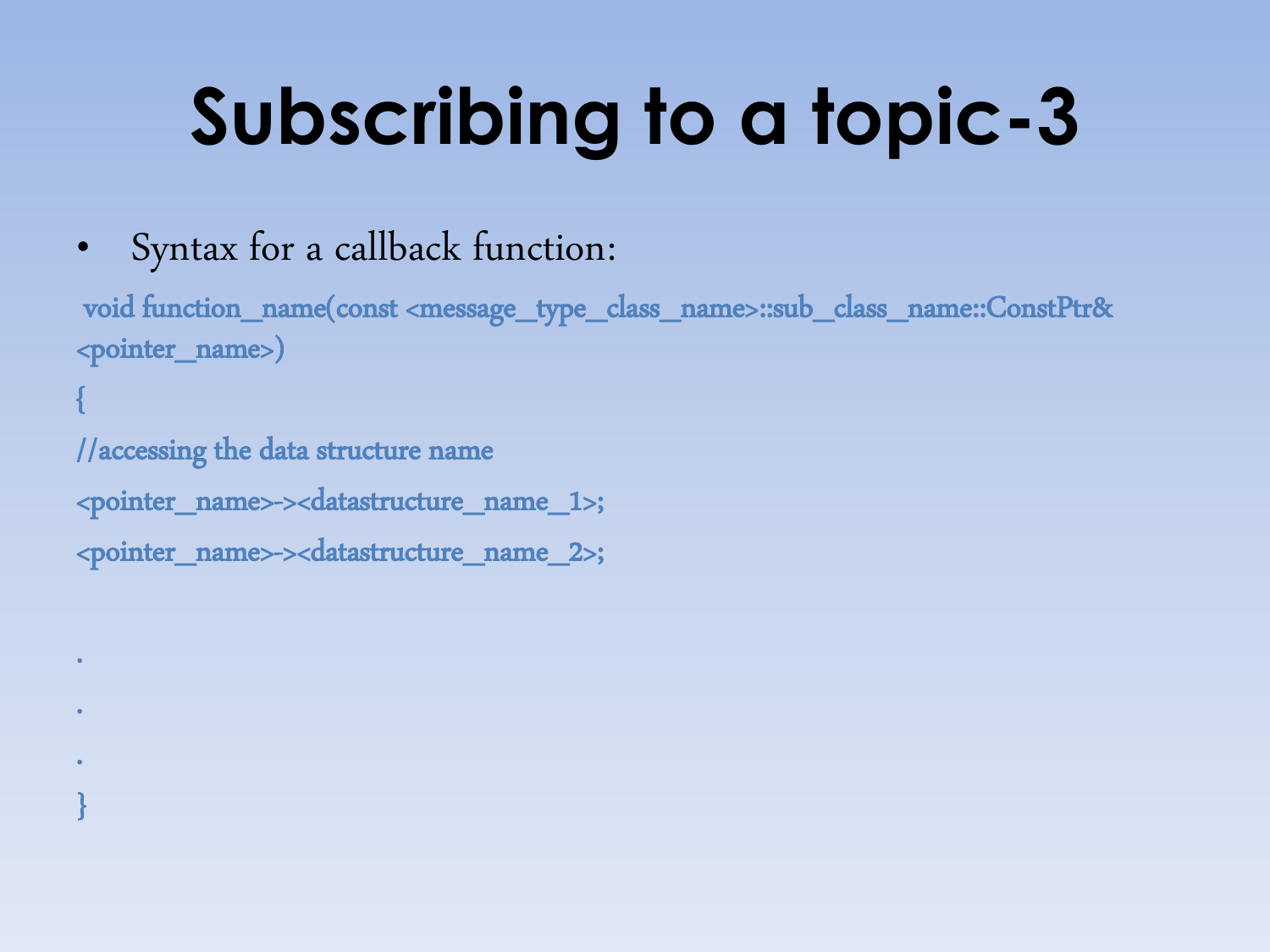### Example-1:

.

.

}

```
int main(int argc, char** argv)
{
ros::NodeHandle n;
ros::Subscriber sub=n.subscribe("hubo_encoder",100,hubo_callback);
..}
void hubo_callback(consthubo_joint_push::hubo_msg::ConstPtr& hubo)
{
hubo->encod[0];
hubo->encod[1];
```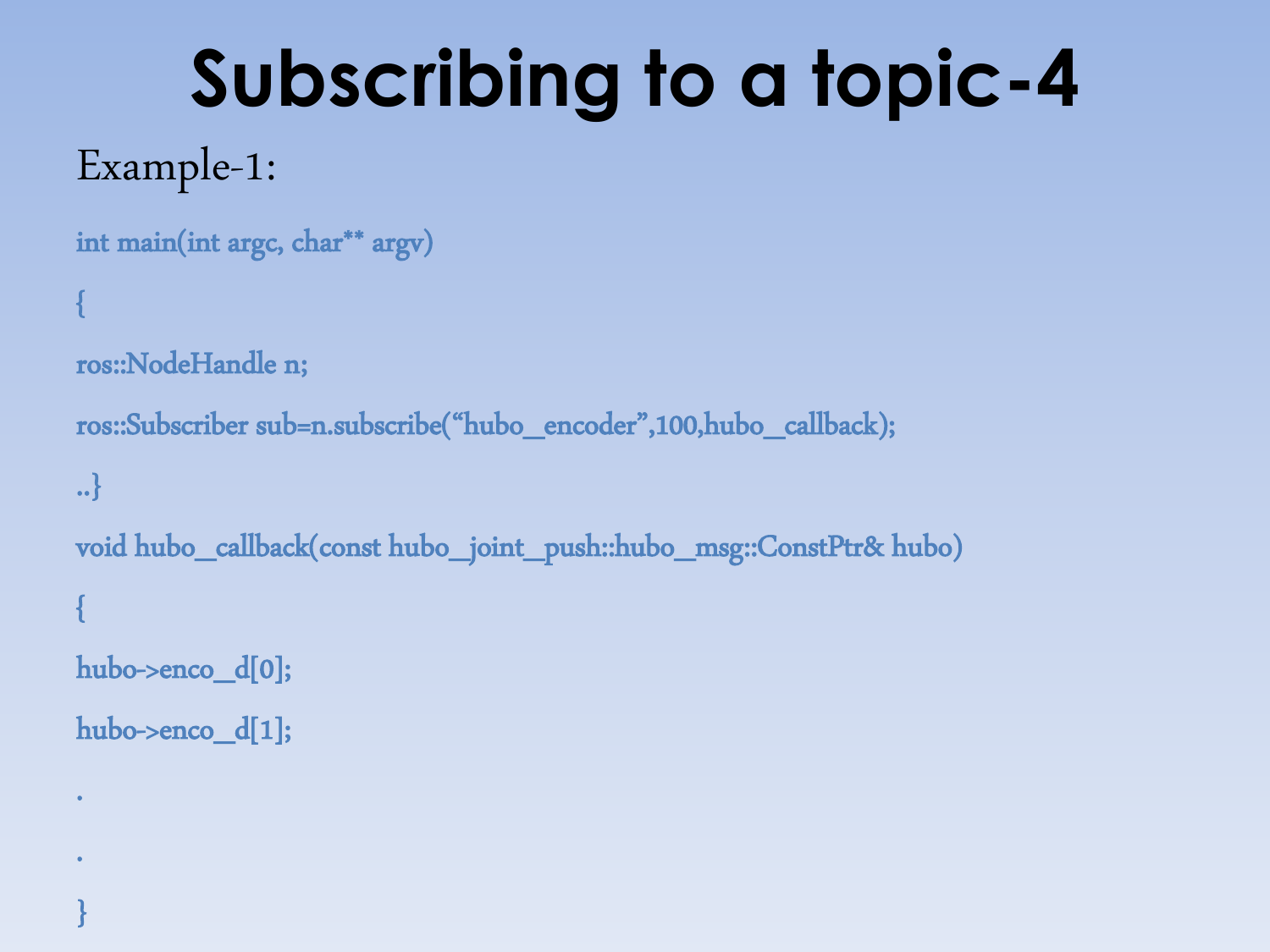### • Example-2:

```
int main(int argc, char** argv)
```

```
{
```

```
ros::NodeHandle n;
```

```
ros::Subscriber scan_sub_=n.subscribe<sensor_msgs::LaserScan> ("/scan", 100, 
scancallback);
```

```
..}
void scancallback(const sensor_msgs::ConstPtr& scan)
{
Laser_value_1=scan->ranges[0];
Laser_value_1=scan->ranges[1];
}
```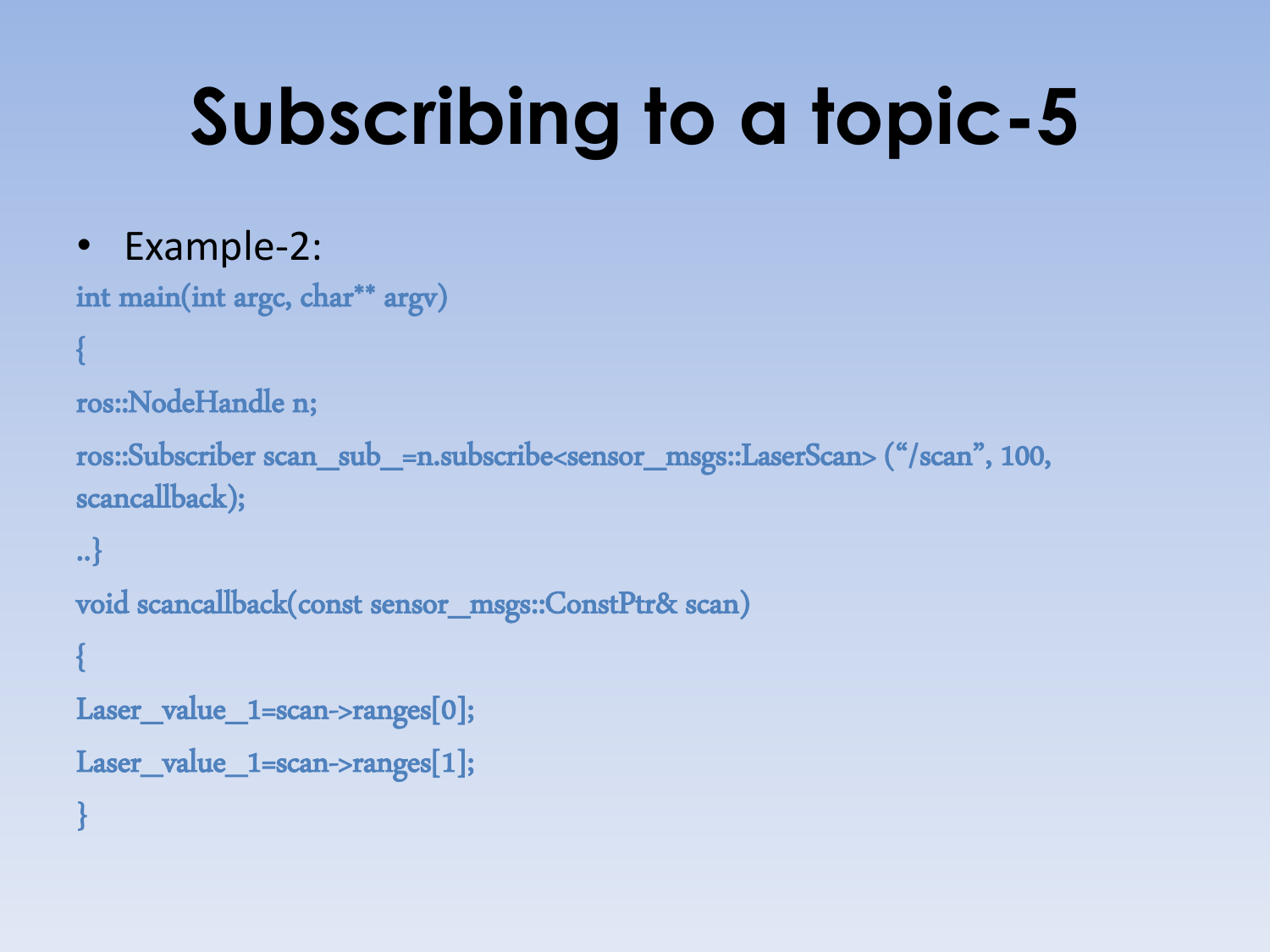For More Info on c++ based subscriber/publisher

• Click [here.](http://wiki.ros.org/ROS/Tutorials/WritingPublisherSubscriber(c++))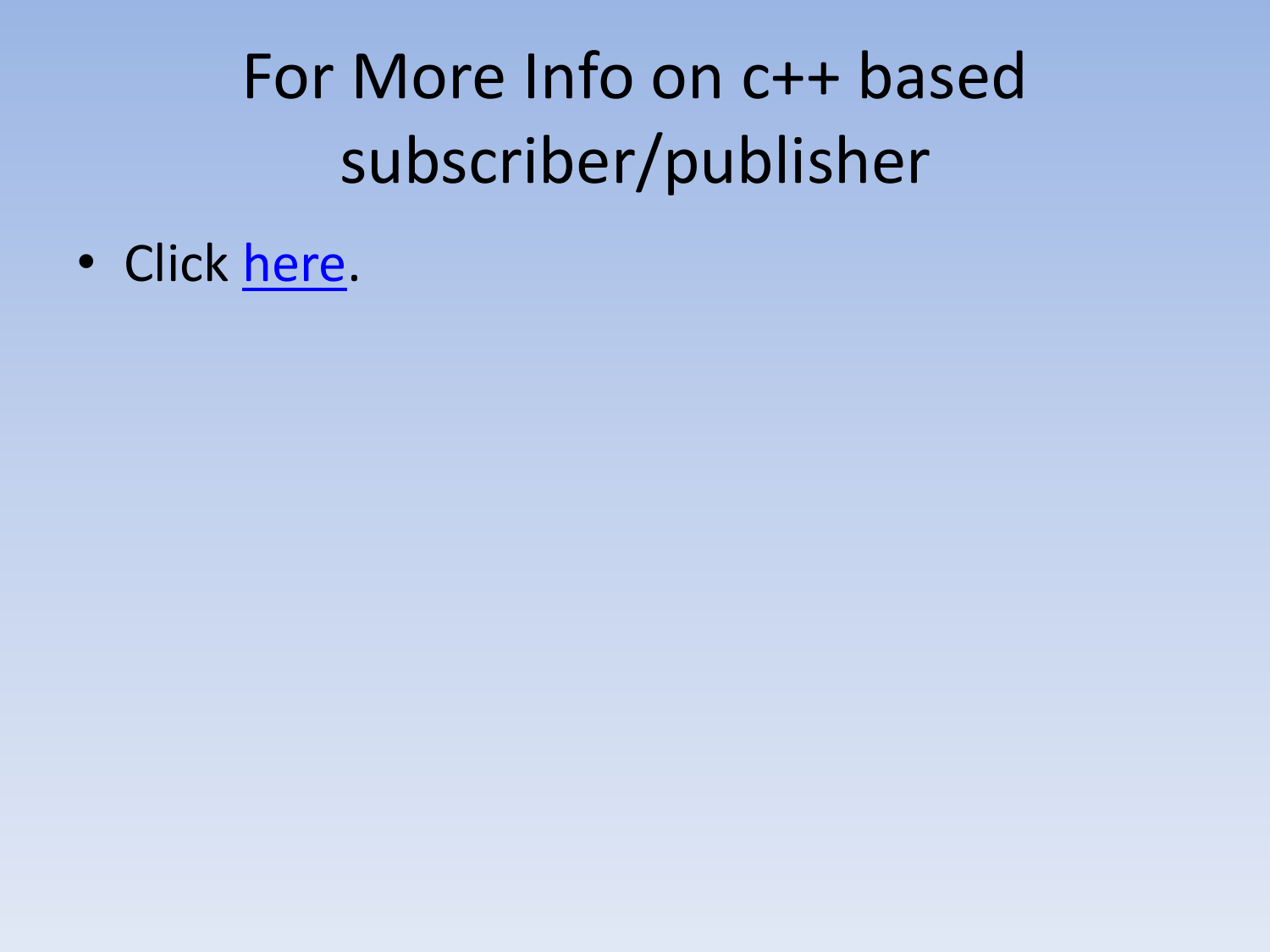## **Basic ROS Commands**

- Getting into ROS Workspace:
- \$ roscd
- \$ cd ..
- \$ cd src
- This takes you to workspace for ROS programs.

All programs developed for ROS usage should be done in this directory only.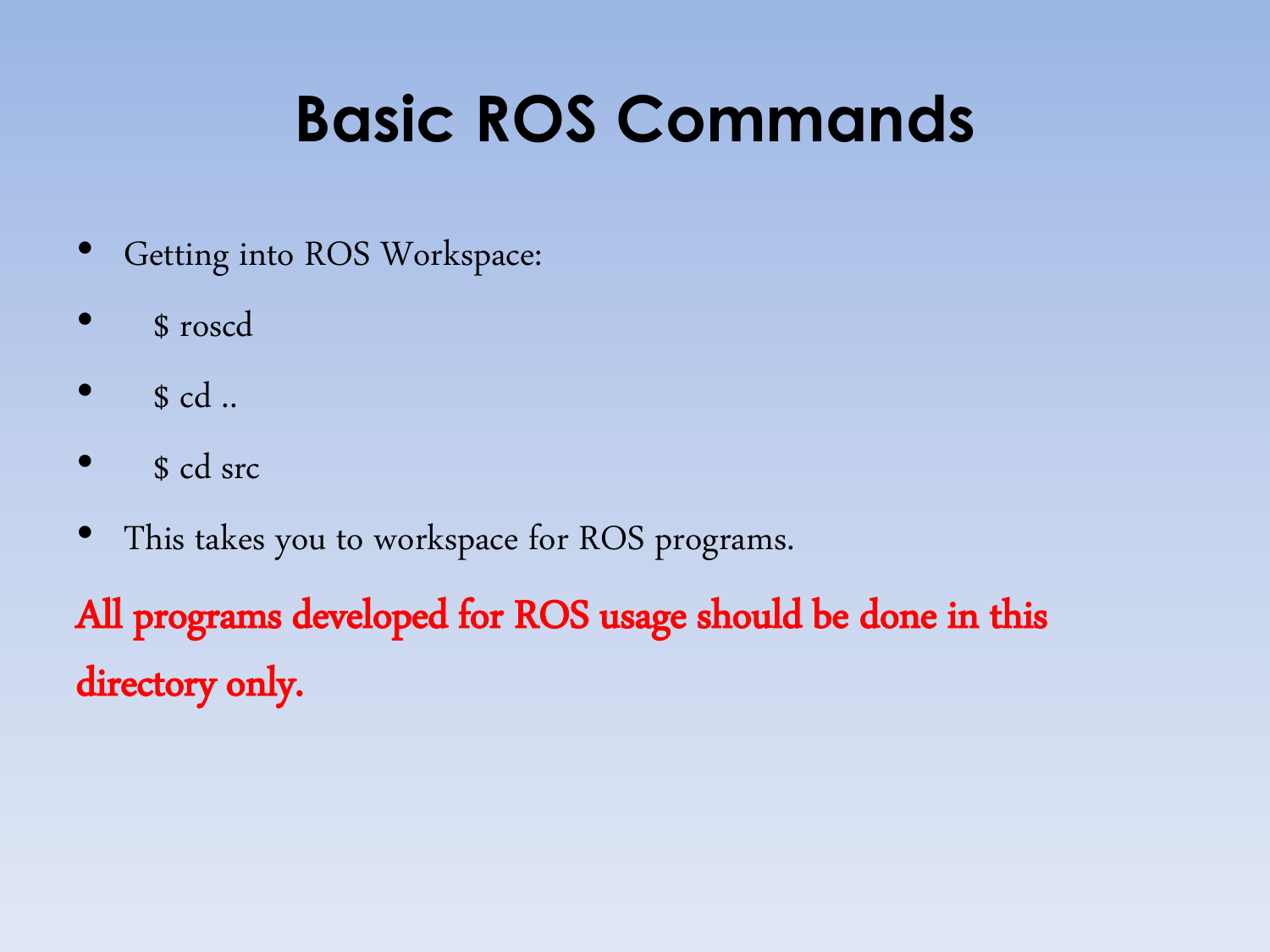### **Basic ROS Commands**

- Running a ROS node
- 1) \$ roscore (must be always started incase you are starting a node)
- 2) \$ rosrun <package\_name> <node\_name>

\$ rosrun rviz rviz (Note: rviz itself is a package)

• What is a launch file?

A launch file comprises the name of a collection of ROS nodes. This is useful to run several nodes in a single command

• Running a launch file:

\$ roslaunch <package\_name> <launch\_file\_name>

(Note: One does not need to run roscore while starting a launch file)

\$ roslaunch hubo\_state\_publisher hubo\_state.launch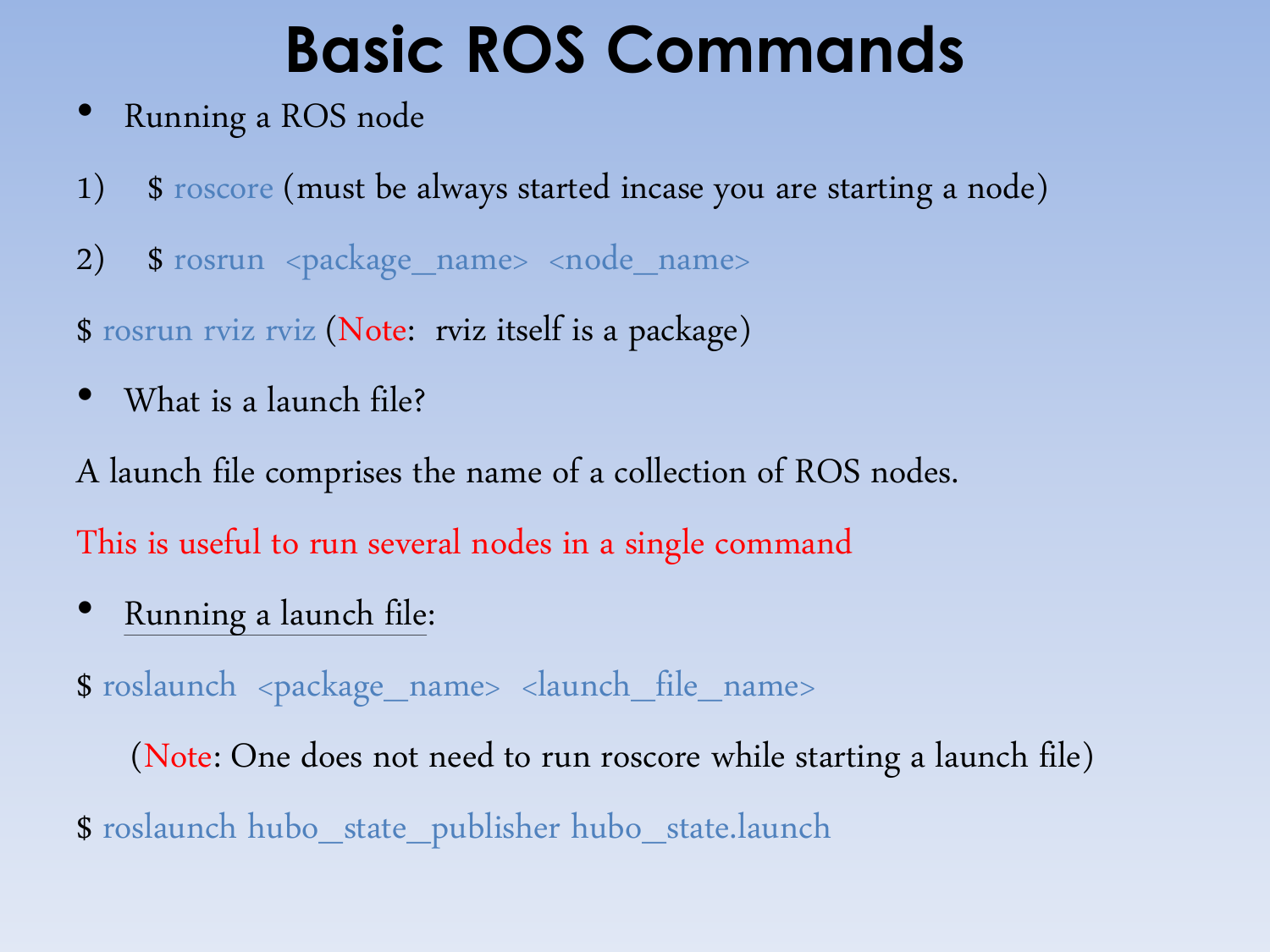## **Basic ROS Commands**

To see the current active nodes:

\$ rosnode list

- To see the current active topics:
- \$ rostopic list
- To see if a topic has any messages: \$ rostopic echo <topic\_name> \$ rostopic echo \hubo\_encoder
- To check the bandwidth taken by a topic
- \$ rostopic bw <topic\_name>
- \$ rostopic bw \hubo\_encoder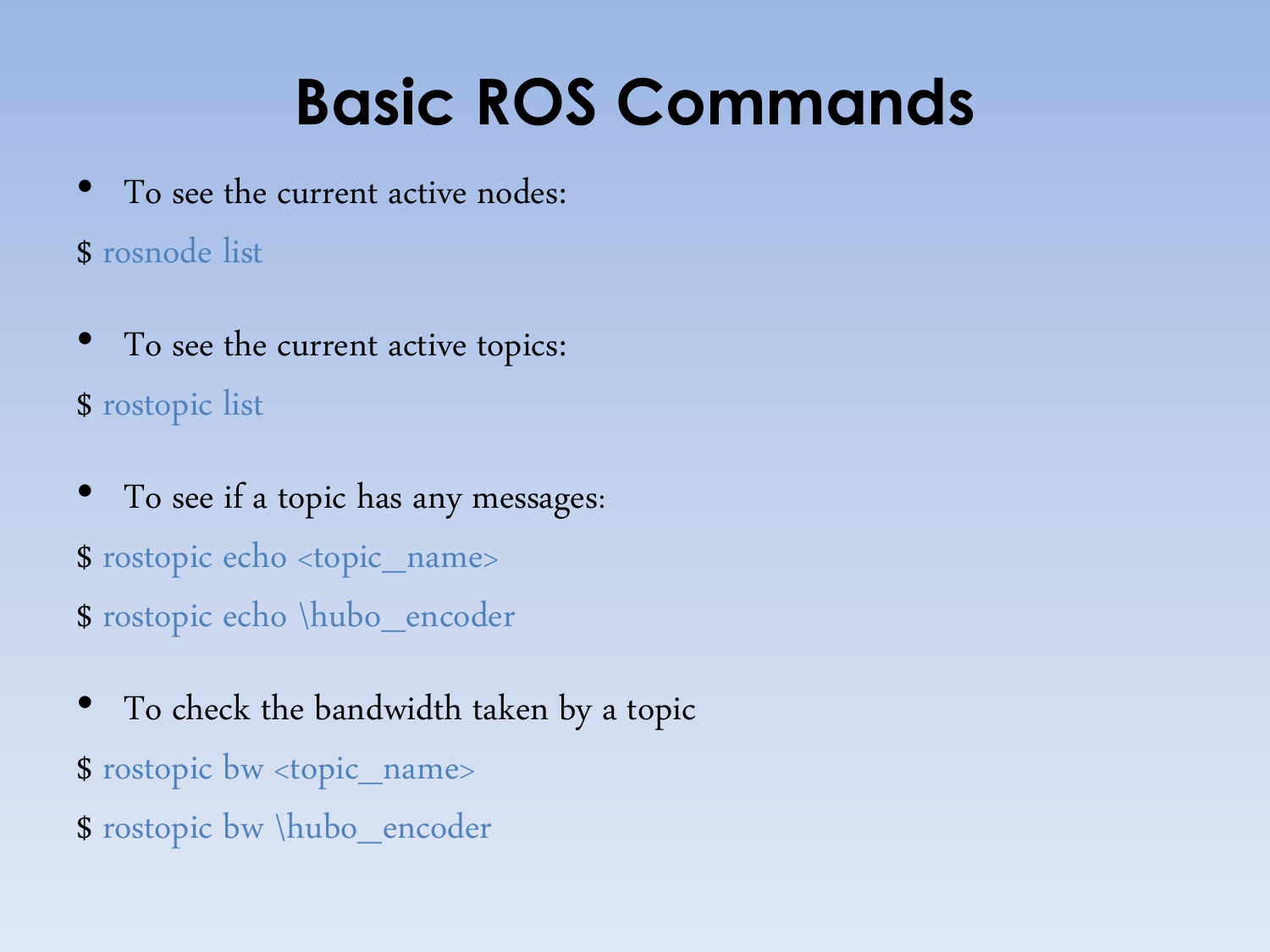### **Commands to run the robot monitoring program in rviz for DRC-Hubo**

In the rainbow side(Also please check whether the IP address is directed to the destination computer):

1)Turn on UDP socket(Button name: "UDP ON")

2)Click "On Visual" button.

(Open up a new terminal and enter)

\$ roslaunch hubo\_state\_pubisher hubo\_state.launch

In rviz (which loads up as you execute the launch file)

1)Click the fixed frame tab in the upper right corner and choose "\body\_torso".

2)Click the "add" panel(in the lower left) and select "robotmodel". Hopefully DRC-Hubo should show up.

3)Click the "add" panel again and choose the "tf" icon. This gives transformation between links on the robot.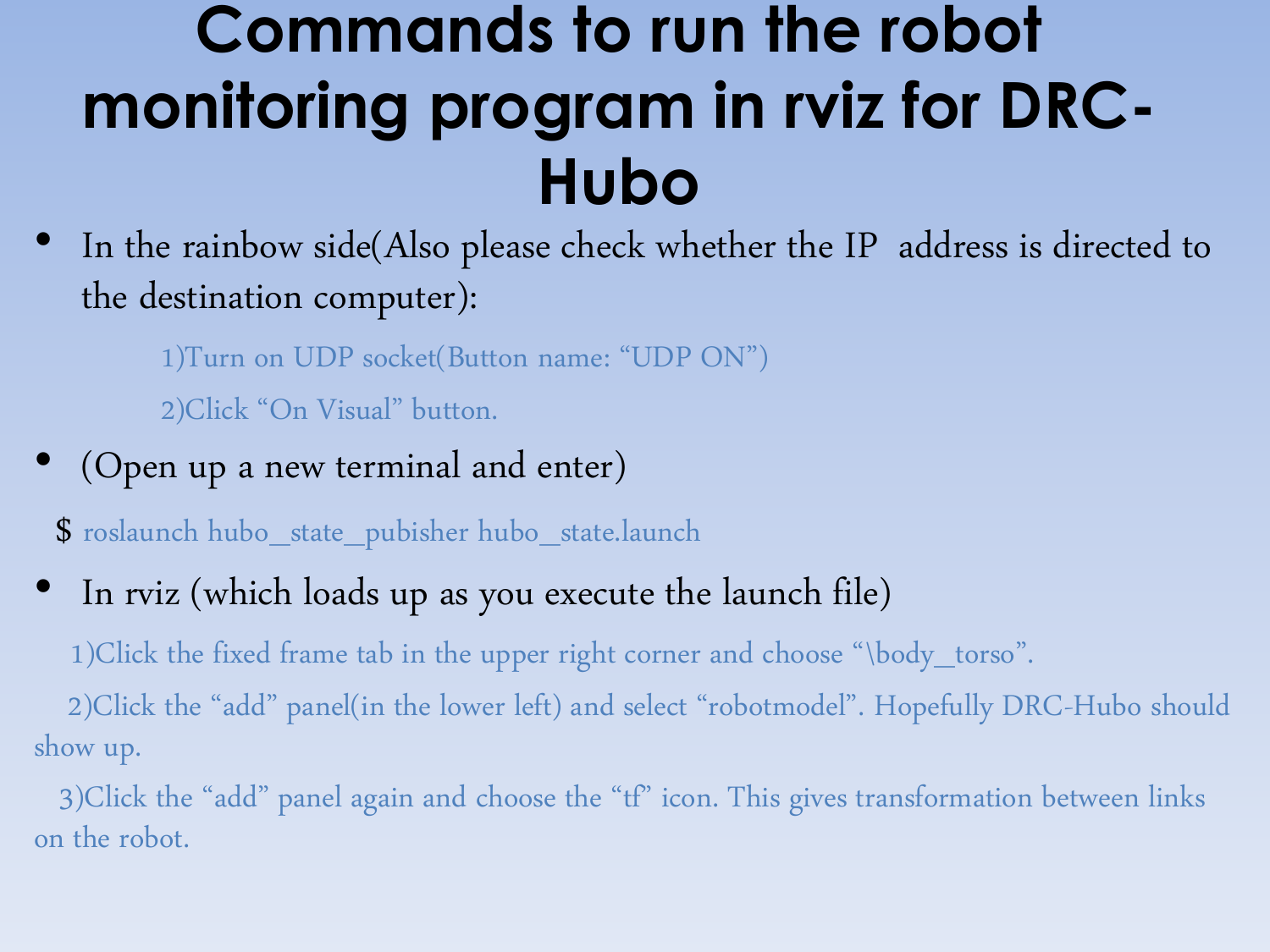What?:

• ROSBAG is a handy tool in ros to record sensor data(which are in the form of ROS topics) like Pointclouds(from depth sensors and LIDARS), image(from monocular to stereo cameras), encoder, IMU data of the robot.

Why?:

This allows you to work on the sensor data anywhere! without the necessity of the sensor.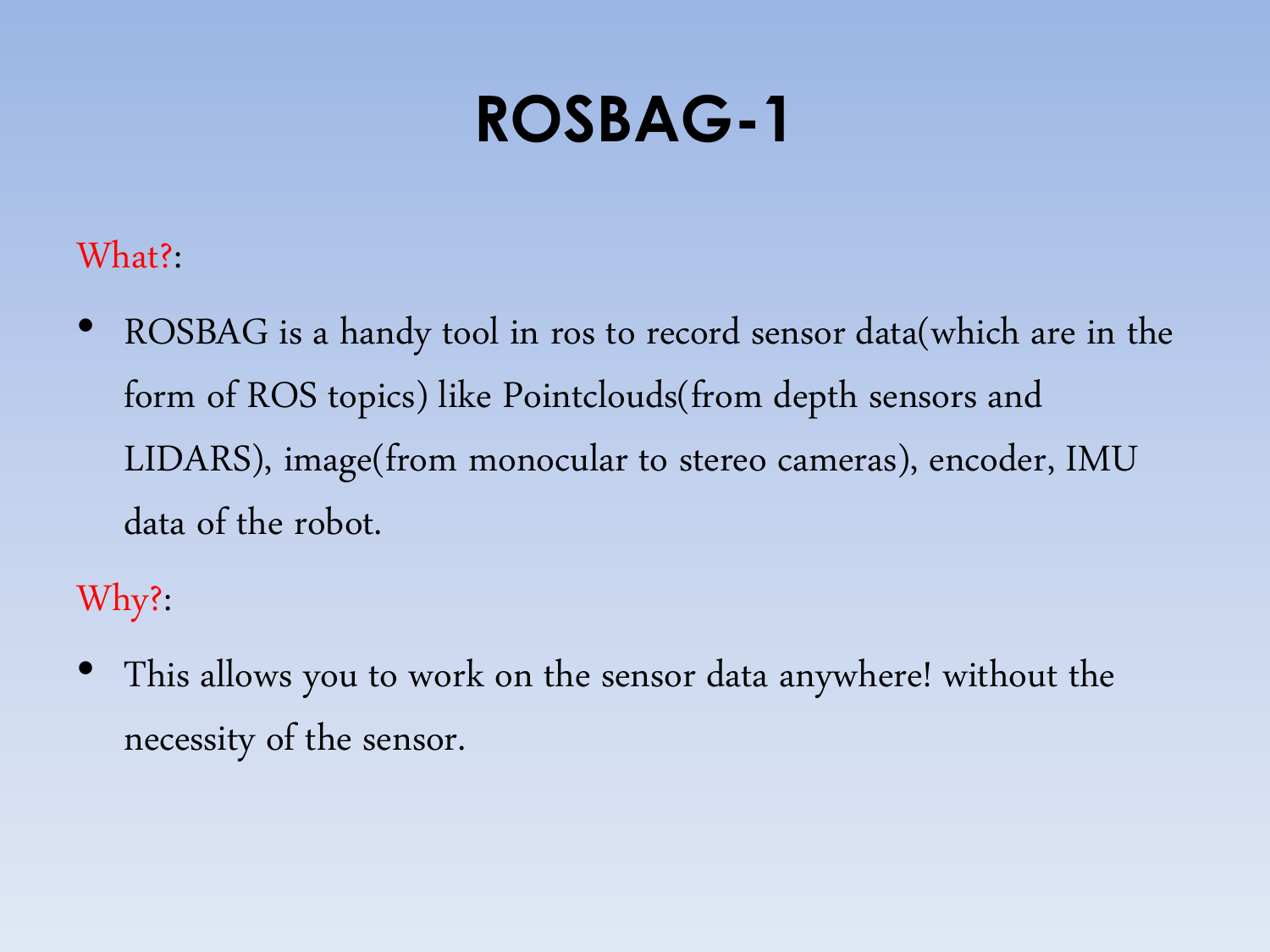#### How?:

Method\_1

• \$ rosbag record topic\_1 topic\_2.. topic\_n

#### Examples:

1) \$ rosbag record /tf /joint\_states (Note: Always record "tf"! When you record "join\_states") 2) \$ rosbag record /sonar\_x /sonar\_y /image\_raw /depth\_points (recording sensor data)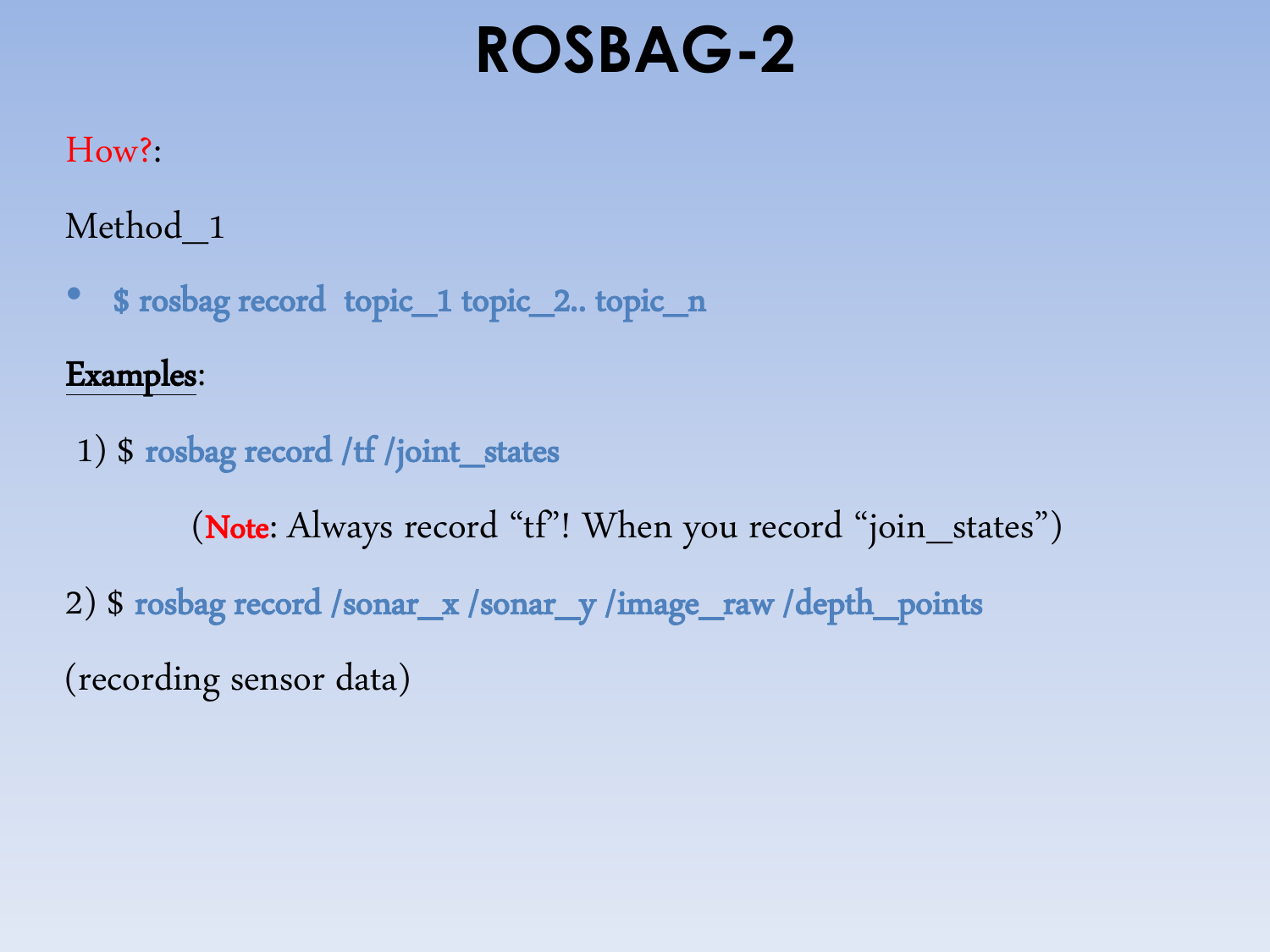Method\_2(I prefer this method, since you can give a name to the rosbag file, which will easier for future access)

• \$ rosbag record –o name\_given topic\_1 topic\_2

#### Examples:

- 1) \$ rosbag record –o driving\_trial\_1 /tf /joint\_states /ft\_hand/ft\_leg
- 2) \$ rosbag record –o image\_and\_pointclouds\_test\_1 /image\_raw /depth\_points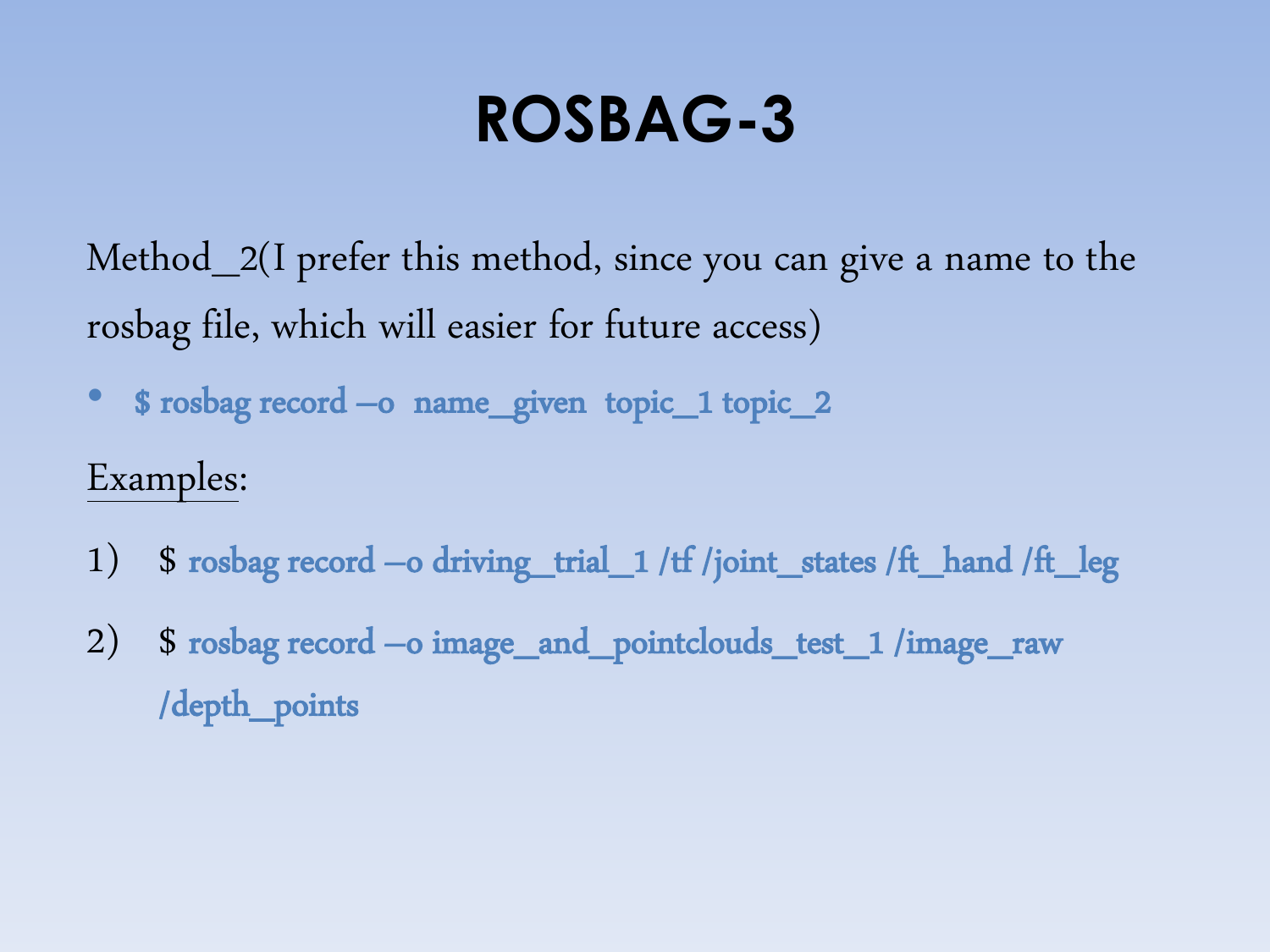- Playing a ROS bag file:
- \$ rosbag play <filename>
- Example: (Note: Always run roscore when you run a bag file)
- \$ rosbag play driving\_trial\_1(wait for it to start playing)
- \$ rostopic list (view the available topics)
- For more info on rosbag click [here](http://wiki.ros.org/rosbag/Commandline#record).